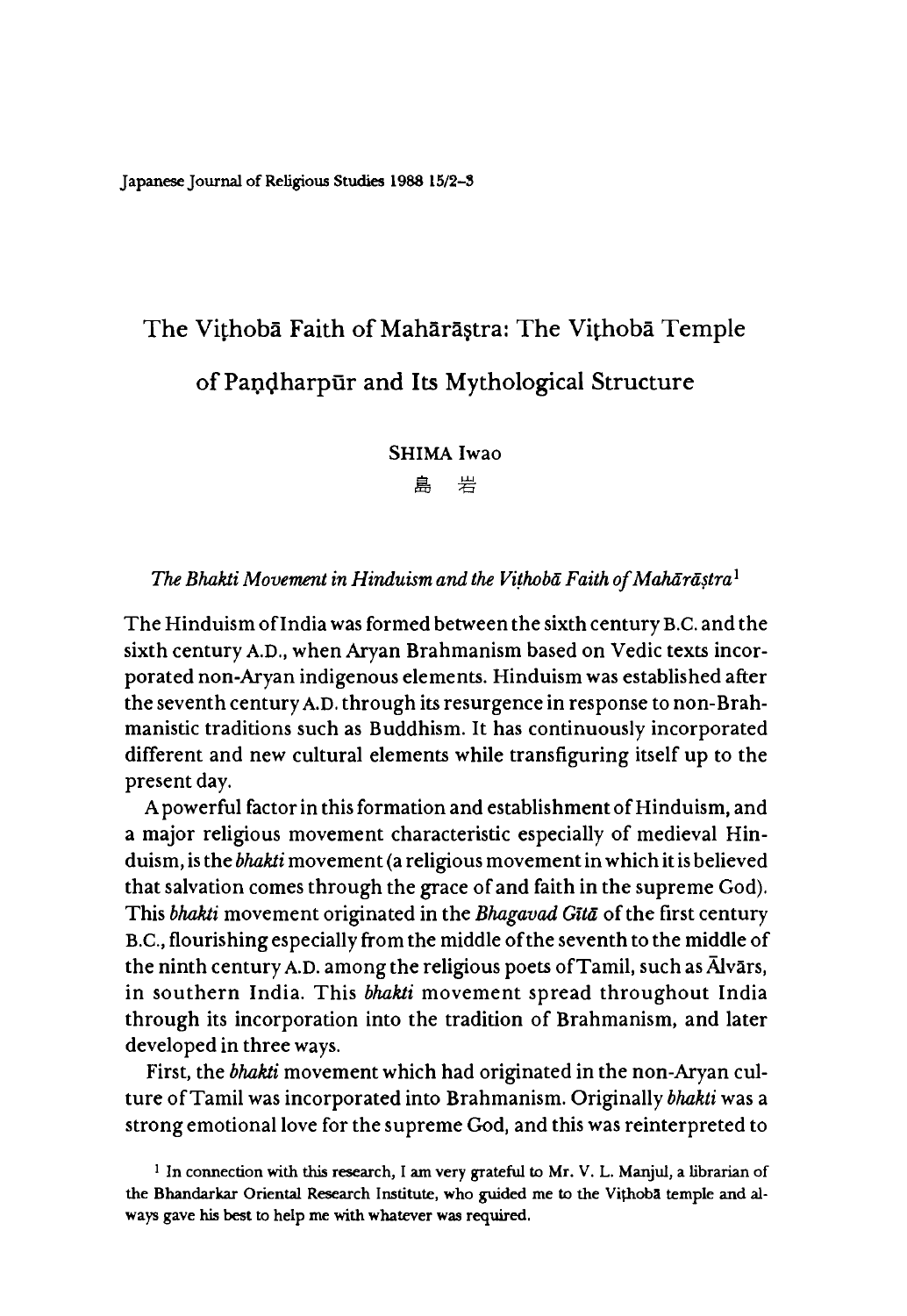harmonize with the intellectualism and contemplative tradition of Brahmanism. Ramanuja (1017-1137) and Madhva (1197-1276) are representative of this stage. Ramanuja, for example, interpreted *bhakti* to be synonymous with *vedana* (knowledge) and *updsana* (meditation) (see Karmarkar 1959, pp. 17-18). Second, the intellectualism and contemplative tradition of Brahmanism were swallowed up by *bhakti* so that intellectualism and contemplative elements were swept away, and *bhakti* regained its original emotional character. The further development of *bhakti* contains two aspects: a) the dissemination of *bhakti* through the Sanskrit language, which has provided verbal support for Brahmanism,<sup>2</sup> and b) the wide dissemination and permeation of *bhakti* among the lower castes through the medium of various local dialects which arose one after the other after the ninth or tenth century A.D. Nimbarka (14th century) and Vallabha (1473 1531) are representative of the former. The *bhakti* movement of Maharastra which developed in western India through the medium of the Marathi language is representative of the latter. This movement, which developed around the Vithoba faith, is the subject of this article.

# *The Development of Vithoba Faith in Mahdrastra*

Vithoba faith consists of putting one's faith in the single God Vithoba (or Vitthala), identified with Visnu or Krsna, and seeking salvation through the grace of this God. This faith is especially popular in the Maharastraarea where Marathi is the major language.

This Vithoba faith originated in the Karnataka region, and was introduced into Pandharpūr in Mahārāstraby a sage named Pundalīka, but the dates for this introduction are unknown. A monument dated 1189, however, records that a small Vithoba shrine was established that year for the first time on the site of the present Vithoba temple in Pandharpur. It is safe to say that this faith is not much older than this date. Another monument records that a Vithoba temple was erected on this same site between 1273-1277. The Vithoba faith must have spread in Pandharpur and surrounding areas by this date (Tulpule 1979, pp. 328-329).

Later the Vithoba faith was theoretically incorporated into the *bhakti* movement and disseminated widely by Jñānesvara (1271 or 1275-1296) and Nāmadeva (1270-1350).<sup>3</sup> Jñāneśvara is the author of *Jñāneśvarī*, a

<sup>2</sup> Sanskrit, as a religious and sacred language, has protected the priveleges of the Brahmin, and can thus be said to have provided support for Brahmanism which calls for the preeminent position of the Brahmin.

<sup>3</sup> Some scholars date Namadeva at around 1425, but I follow the dating of Ranade 1982, pp. 185-187, and Tulpule 1979, pp. 334—338.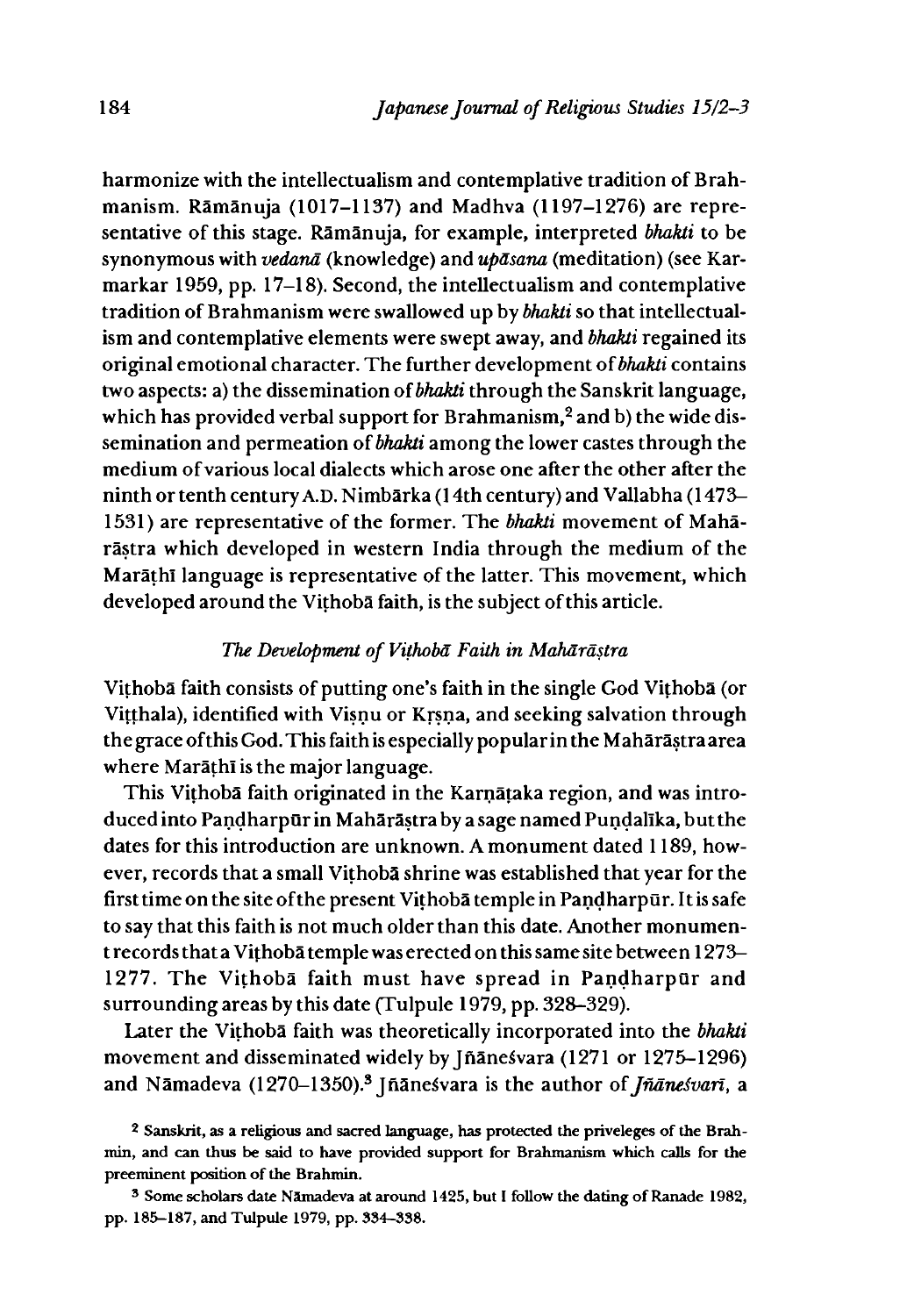commentary on the *Bhagavad Gita* in Marathi, in which he claimed that Vithoba is the God who appears in the *Bhagavad Gita* as the supreme God Visnu or Krsna. He theoretically placed Vithoba faith within the mainstream of the *bhakti* movement since the times of the *Bhagavad Gitd,* and laid the foundation for the *bhakti* movement to develop as Vithoba faith in Maharastra through the medium of the Marathi language. Namadeva was from the *iudra* (slave) caste, and thus did not have the knowledge of a personlike Jñāneśvara, but instead wrote hymns of praise *(abhanga)* to Vithobā in simple Marathi. He taught that all can be saved equally, without regard to caste, through devotion *(bhakti)* to Vithoba. He also used a singing style *csdledsamkirtana* in which the name of God is praised through melody. This led to a wide acceptance of Vithoba faith, including not only women and *fūdra* who were forbidden by Brahmanism to study the Vedas, but also among the outcaste (untouchable) people (Sardar 1969, pp. 134-141).

Later, however, under the government of the Muslim rulers, Vithoba faith and the *bhakti* movement in Maharastra were not able to maintain strong roots among the people of Maharastra. This decline continued for many years, but in about two hundred years, with the destruction of the Vijayanagar Kingdom of Karnataka, battles broke out between the Muslim rulers of the Deccan region. The Muslim rulers sought the support of the landowners of Maharastra, and thus the people of Maharastra (the Marāṭhā) gained the opportunity for social advancement. The Marāṭhī language, and the Maratha culture based on the Marathi language, experienced a resurgence. In such a social climate, Ekanatha (1533-1599) revived the *bhakti* movement through use of the Marathi language (Sardar 1969, pp. 81-83). He was abrilliant Brahmin scholarwhowrotea commentary in Marathi on the eleventh chapter of the *Bhagavata Purana* (on *bhakti* towards Visnu), the *Rukuminisamvāda* (dialogue with Rukmini, Vithobā's consort, in Marathi), and edited and published the *Jnaneivan* which had been scattered and lost. He thus revived Vithoba faith and the Marathi language *bhakti* movement. This revival, along with the formation of the Marāthā union under King Śivājī and their war against the Mogul Empire, heightened the Mahārāstra people's awareness of their identity. Under these conditions Tukārāma (1598-1649) disseminated the Vithobā faith in Maharastra using the Marathi language. He was from the *iudra Qiunabi)* caste and did not have the education of a person like Ekanatha, but like Nāmadeva he sang *abhanga* praising the God Vithobā in Marāthī, spreading the word that all can be saved equally through devotion *(bhakti)* to Vithoba, and using melodious *sarnklrtana* to praise God's name. Thus once again the Vithoba faith spread over a wide area in the Maharastra region.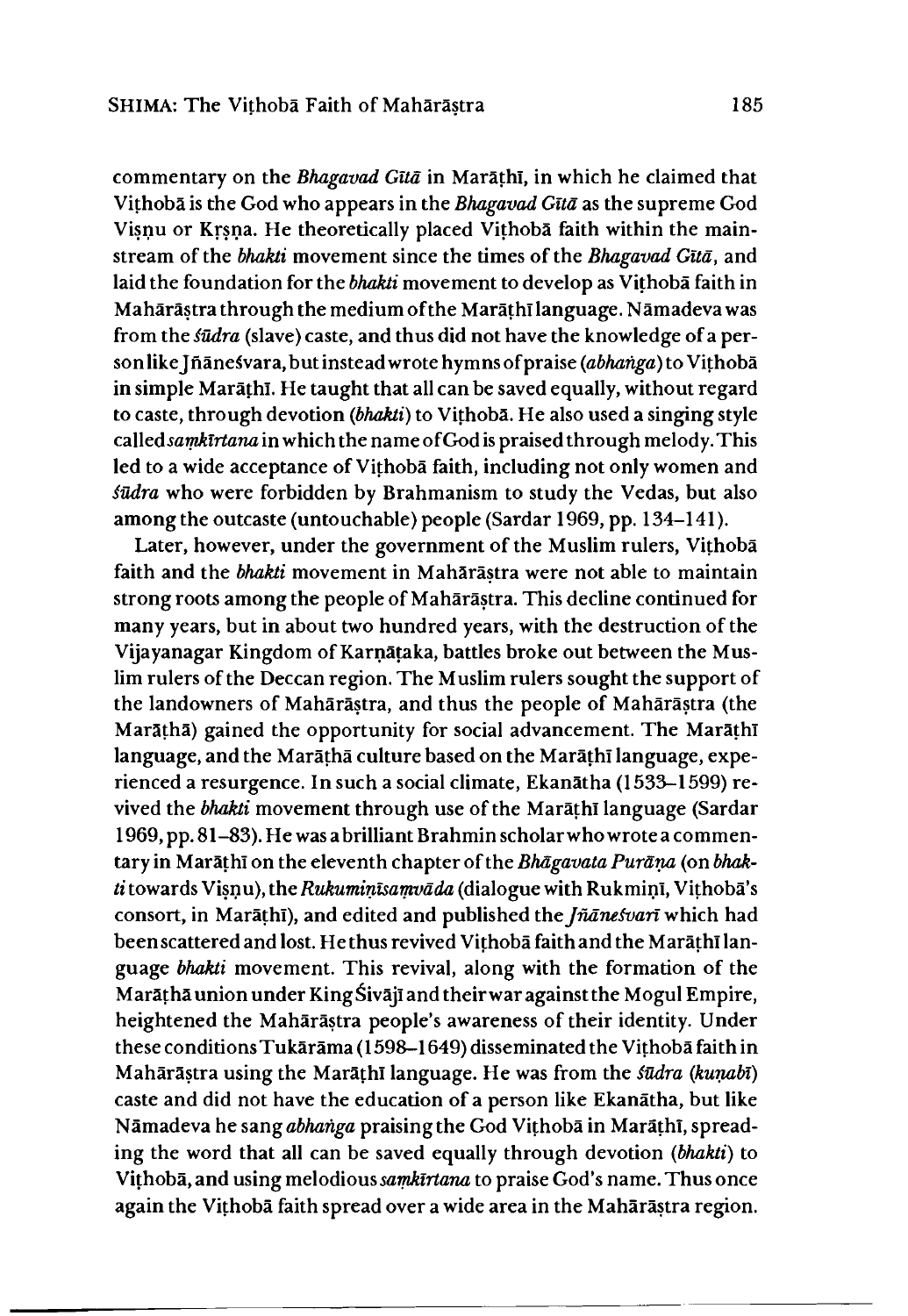Vithoba faith and the *bhakti* movement in Maharastra reached its peak at this time.

Later, the encounter with modernism under English colonization and into Indian independence led to the gradual decline of Vithoba faith and the *bhakti* movement in Maharastra. However, even today there are many people who support and sustain this religious movement.

# The Vārkarī Sect and the Pilgrimage Site of Pandharpūr

The Vārkarī sect is a group of people who believe in Vithobā, venerate the sacred text *Jñāneśvari*, and sing the Marāthī abhanga by Nāmadeva, Tukārama, and so forth, which teach of *bhakti.* Other characteristics of this religious sect are:1)belief in salvation through reliance on the grace of the supreme God Vithoba *(bhagavata pardha); 2)* formation of groups of the faithful centered around major and minor sages such as Jñānesvara *(santasajjandct mdndt);* 3) going on a pilgrimage at least twice a year, accompanied by these sages, to Pandharpur *(vdrkari);* and 4) wearing a rosary made of *tulasi* wood4 which acts as a sign that the wearer is a vegetarian *(mdlkan)* (Deleury 1960, pp. 1-3).

The most important religious activity for members of the Vārkarī sect, of the many characteristics listed above, is the act which gives the sect its name, i.e. the biannual pilgrimage to Pandharpur. In this pilgrimage, pilgrims reach Pandharpur on the eleventh day *(ekadast)* of the bright fortnight of the lunar months of Asadha (} une-J uly) and Kartika (October -November). Originally believers would participate in the pilgrimage in the company of various sages. However, now that the various sages have passed away, representatives of the sages called *padvka* ("footprints of a sage") lead the procession with a palanquin *(pālkhī)*. Many groups of the faithful still participate in these pilgrimages, centered around sages of the past such as Jñāne svara, Nāmadeva, Ekanātha, and Tukārāma, or brothers and sisters of Jñanesvara such as Nivrtti, Sopana, and Muktabai. The places where the pilgrimage flourishes the most are  $\bar{A}$ landi, where Jñānesvara passed away, and Dehu, the birthplace of Tukarama (see Map I).

The goal of the pilgrimage Pandharpūr, the most holy site for the Vārkarī sect, is on the riverside of the Bhīmā River, a tributary of the Krsnā River. There are many temples in this area, large and small, but the predominant temple is the Vithoba temple, the headquarters of this sect. The pilgrims who come to worship at this Vithoba temple first do ablutions in

<sup>&</sup>lt;sup>4</sup> *Tulast* wood is related to faith in Visnu, since it is believed that it is a tree into which a maiden who loved Visnu transformed herself.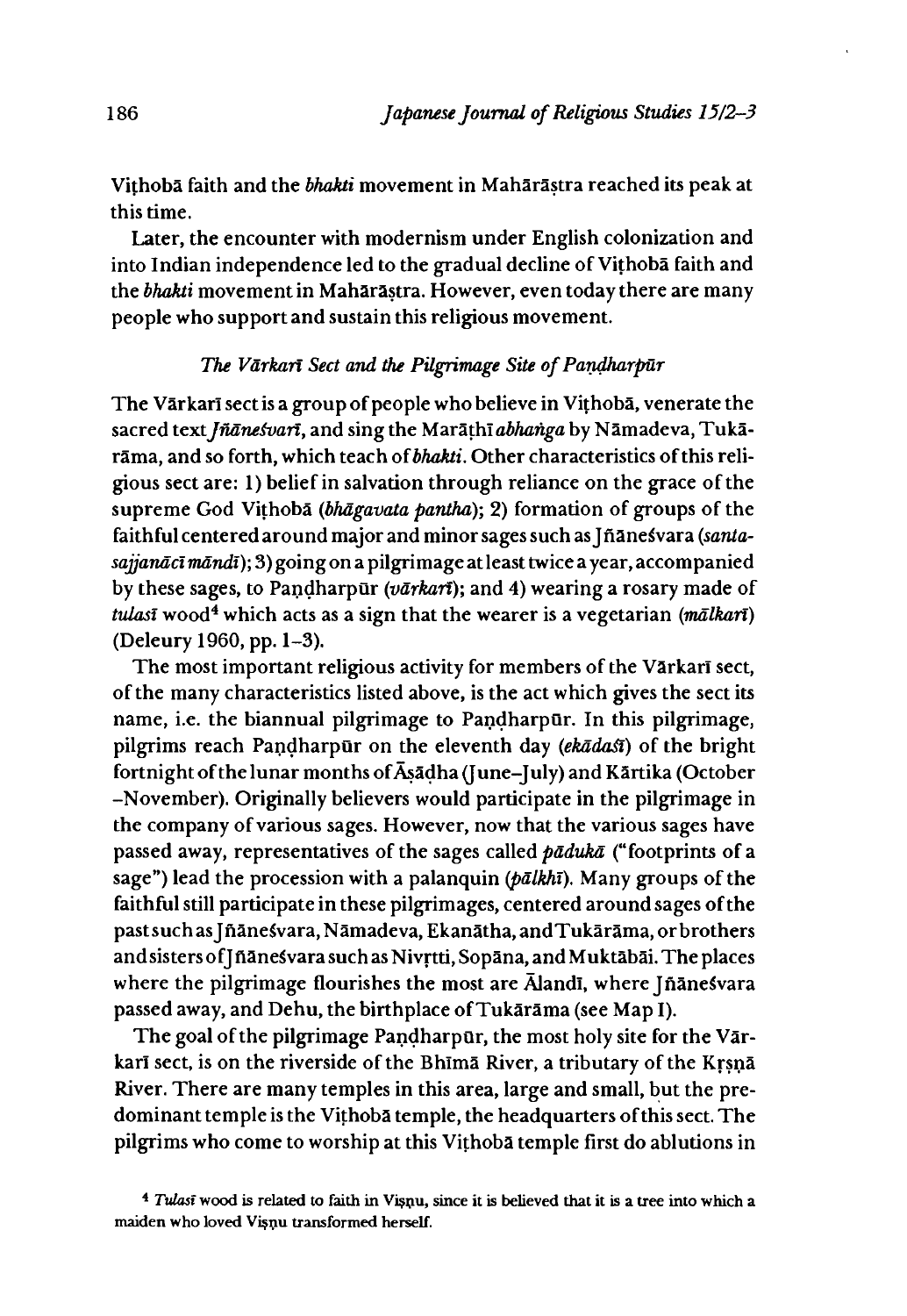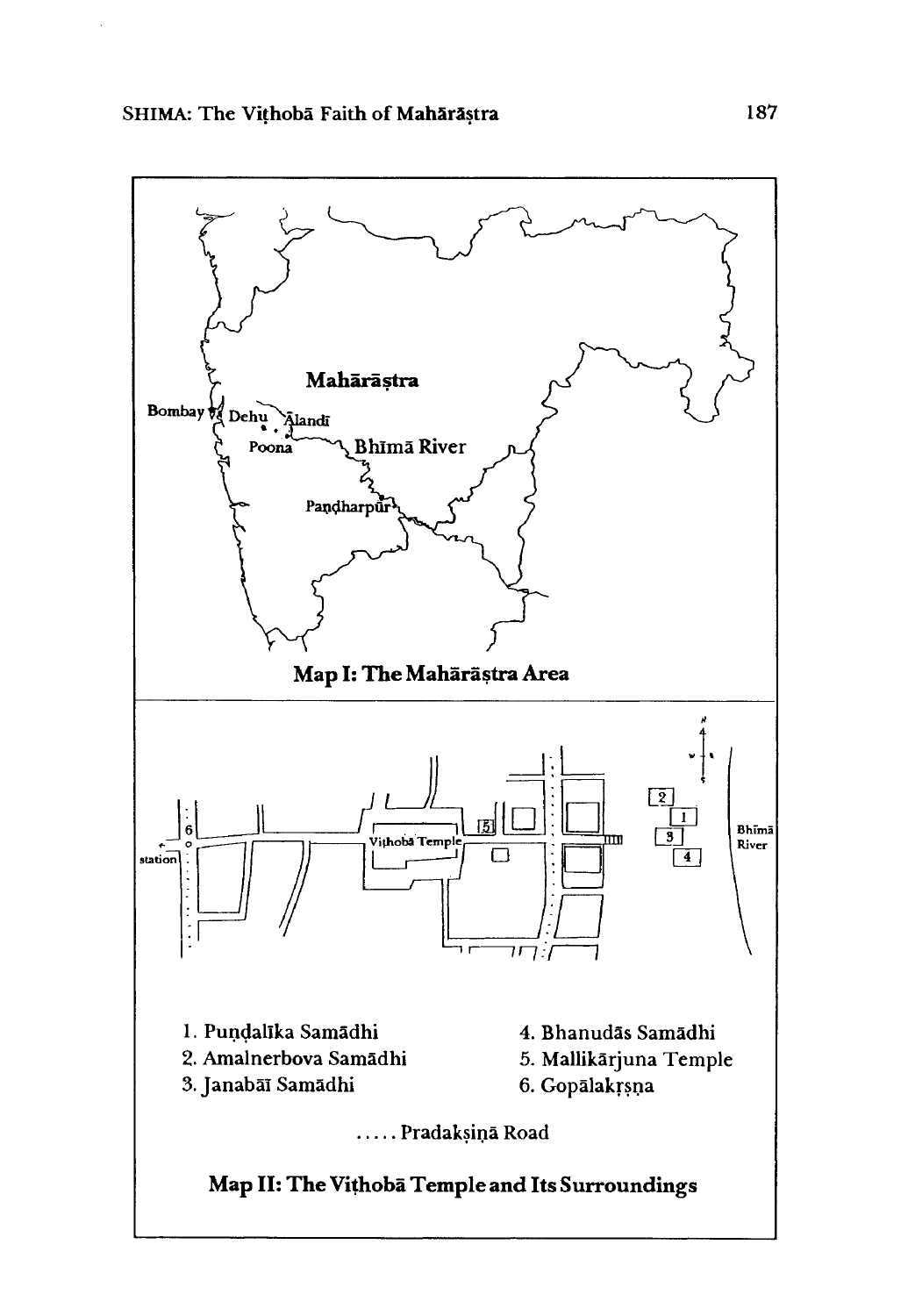the Bhlma River, visit the temples along the riverbed, and then circumambulate various sacred spots once in a clockwise direction, on the road which goes around the temple (called the Pradaksina road). They then worship at the Mallikarjuna temple (enshrining Sivalinga) on the right side of the road leading from the Bhima River to the Vithoba temple, and then enter the temple (see Map II).

# *The Structure of the Vithoba Temple of Pandharpur*

# (1)The organization of temple management

The Vithoba temple is supported and administered by a committee consisting of Desastha Brahmin *badavā*.<sup>5</sup> All of the contributions, offerings, and monetary donations become their possessions and are administered by them. The events and rituals of this temple are also directed by these people, but the actual performance of the rituals is conducted by priests other than the *badava.* There are seven types of priests: *pujdn* (who performs the rituals), *benārī* (who chants the Sanskrit *mantra*), *paricāraka* (who assists the *pujārī*), *haridāsa* (who chants Marāthī hymns), *dingre* (who holds a mirror in front of the God and lays down a carpet called *paulghadī* between the altar and the God's sleeping quarters), *divate* (who holds torches), and dānge (who holds a mace)(Deleury 1960, pp. 64–65).

# (2) Daily and Annual Events at the Temple

The rituals performed by the above-mentioned priests include both daily ceremonies and annual events. The daily ceremonies include *kakadarati* (for awakening the God, beginning at 3 A.M.), *pañcāmrtapūjā* (for bathing the God with five kinds of sweet goods [milk, curds, ghee, honey, and sugar], and dressing the God; performed immediately after *kakadarati), Tnadhyahruipujd* (for redressing the God and providing dinner, given at noon), *apardhnapujd* (for the God's supper, performed at sundown), and *kjarati* (for putting the God to sleep, performed after 10 P.M.). The daily ceremonies consist of these five ceremonies (Deleury 1960, p. 65fF.).

The annual events, on the other hand, take place during the times of pilgrimage: during the 11th through 15th (day of the full moon) of the month of Asadha, and the 11th through the 15th of the month ofKarttika. Usually the pilgrims, after the performance of*pafkamrtapuja*, are allowed to encounter Vithoba until the time of *sejarati*, except during *madhyahnapuja.* During the pilgrimage season, however, only *pafkamrtapuja* is per-

<sup>5</sup> Desastha Brahmin is one of the twelve sub-castes of Maharastra Brahmin, and *badava* (owners of the Vithoba temple at Pandharpur) belong to this sub-caste.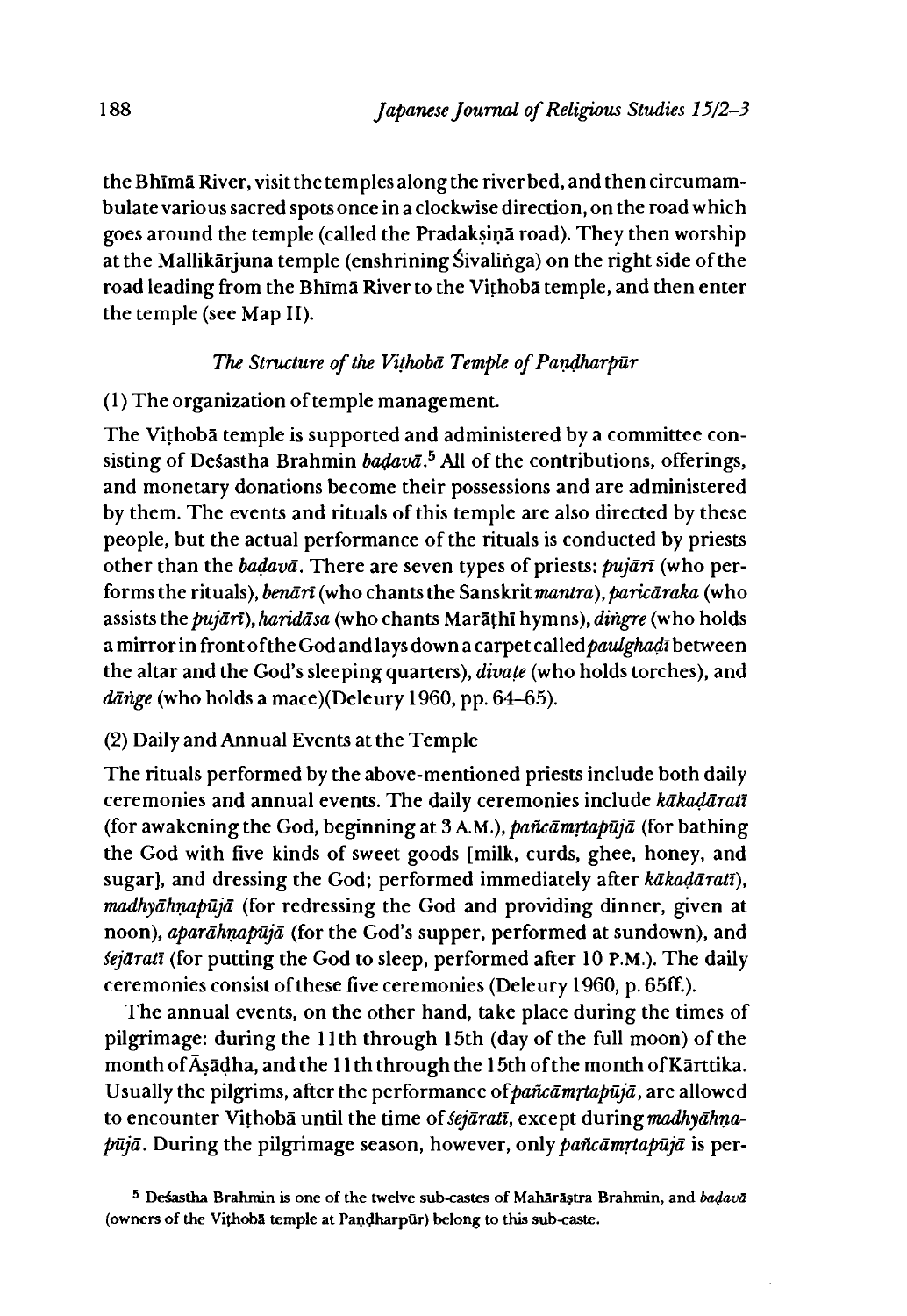formed. As a result, the god does not retire to his sleeping quarters and one can meet with Vithoba at any time of day or night. At the end of this period, *dipraksdlapujd* ceremony (for washing the God) is performed to refresh Vithoba. Other annual observances include the *rangapaflcamt6* day during which red powder (*gulal*) is sprinkled on the feet of the god, the *gokulā stami* festival7 which is celebrated with dancing and singing in front of the god for nine days (Deleury 1960, pp. 71-72).

#### (3) The Structure of the Temple

To clarify the structure of the temple and its meaning, I would like to consider the area surrounding the Vithoba temple in four parts: (a) the area from the Bhlma River to the front of the temple, (b) the basic structure of the inner temple, (c) the twofold structure of the inner temple, and (d) the back part of the temple. I visited the Vithoba temple on 9-10 February 1985, and was unable to witness the pilgrimage season, so I will examine the structure of the temple in the order in which the daily pilgrims approach it.

#### (a) From the Bhlma River to the front of the temple

As I have mentioned above, the pilgrims to the Vithoba temple first perform ablutions in the Bhima River, and then visit the shrines and temples along the river side built at sites where past sages have "entered *samādhi*" (passed away). The most popular of these sites is the temple Pundallka Samādhi (Map II-1), where the holy one Pundalīka (who introduced faith in Vithobā to Pandharpūr) entered *samādhi*. Next the pilgrims circumambulate various sacred spots clockwise on the Pradaksina road, which surrounds the temple. Then they worship at the Mallikarjuna temple (Map  $II-5$ ; enshrines Sivalinga) on the right side of the road leading from the Bhlma River to the Vithoba temple, finally reaching the front of the temple.

At the front gate of the temple is a small shrine (Chokhamela Samadhi,

<sup>6</sup> Rangapancami refers to a period "from the fifth day of the bright fortnight of the Magha month (January-February), or Vasata day, till the fifth day of the dark fortnight of the Phalaguna month (February-March)." See Deleury 1960, p. 71.

 $7$  This festival is also called  $k$ rsnastama. It celebrates the protection of the infant Krsna from King Kamsa by his foster father Nanda. Turmeric balls are thrown to children, and the adult participants chase away evil influences by sprinkling each other with butter, curds, and milk. It is a kind of harvest festival (Gonda 1969, p. 233). This festival is celebrated for nine days around the eighth day of the dark fortnight of the lunar month of Sravana (July-August) at the Vithoba temple.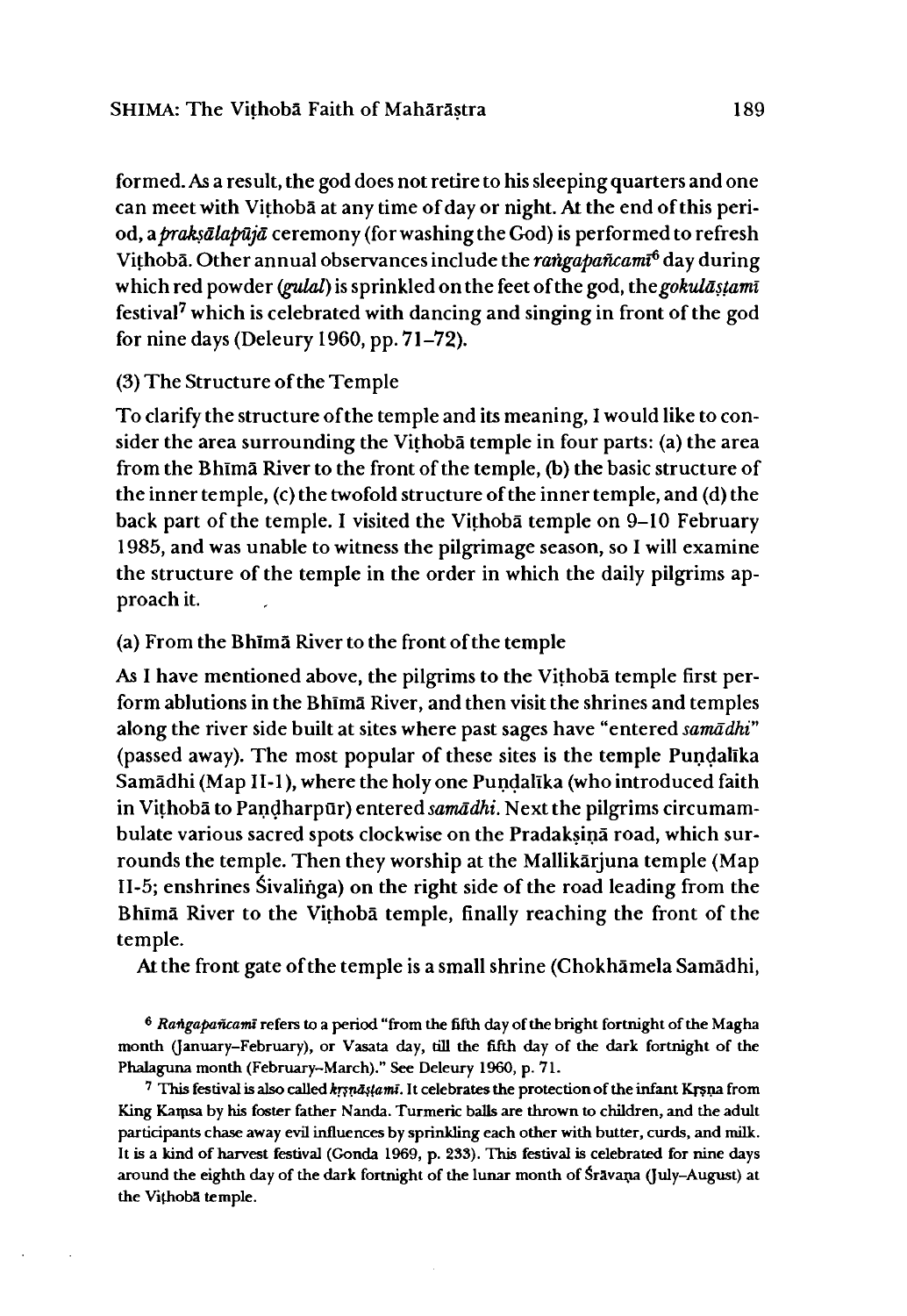Map III-1) on the site where Chokhamela, the disciple of Namadeva and an "untouchable" *(mahār* caste),<sup>8</sup> entered *samādhi*. Just inside the front gate, on the first step, is a bust of the famous Namadeva himself, a member of the *iudra* caste (Map 111-2). It is said that he entered *samadhi* on this site. The pilgrims pay their respects to these two figures, and then climb the stairs into the inner temple.

#### (b) The basic structure of the inner temple

Upon entering the temple, one sees that it is divided into six large areas. At the top of stairs there is(l)a small hall (Mukti Mandapa). Beyond this hall is (2) a large hall (Sabha Mandapa [assembly hall]). Beyond this larger hall and up some more stairs is (3) a medium-sized hall with sixteen pillars (Solakhambi). Beyond this hall is (4) a small hall with four pillars (Caukhambi). To the side of this hall is Vithoba's sleeping quarters, and beyond it is a small room in which Vithoba is enshrined. To the right of the Caukhambi is (5) a medium-sized room which enshrines RukminI, Vithoba's consort. To the left is (6) a small room which enshrines Mahālakṣmī and Annapūrṇa and another small room which enshrines Venkatesvara (see Map III).

The flow of the pilgrims contains some variation, but the basic order is as follows. First they worship Siddhivinayaka (Ganapati, the son of Siva; MapIII-3) at Mukti Mandapa. Next at Sabha Mandapa, after worshipping the sage Dattatreya (a three-faced deity combining Brahma, Visnu, and Siva; Map III-4), the holy Garuda bird (which Visnu rides; Map III-5), the monkey Hanuman (which helped Rama, an incarnation of Visnu; Map III-6), they enter Solākhāmbi, the entrance of which is guarded by Jaya (Map III-7) and Vijaya(Map III-8). InSolakhambi they prostrate themselves on the floor in the direction of Vithoba. Then they enter Caukhambi, which is also guarded at the entrance by Jaya (Map III-9) and Vijaya (Map III-10). They proceed to face the image of Vithoba (Map III-11), located in the deepest recess and highest location of the temple, and bow at its feet and receive the blessing of the priests. Then they worship various deities such as Rukmiņī (an incarnation of Laksmī, the wife of Vithobā; Map III-12),<sup>9</sup> Mahālaksmī (a form of Laksmī, Visņu's consort; Map III-13), Annapūrņa (a form of Durgā, Śiva's consort; Map III-14),<sup>10</sup> and Venkatesvara (a form of Visnu originating in Tirupati of southern India;

<sup>8</sup> At the time, untouchables were not allowed to enter the temple.

<sup>9</sup> This deity is worshipped only in areas surrounding Mahārāştra where Marāthī is spoken. See Stutley 1977.

<sup>10</sup> Mahalaksml and Annapurna are both worshipped widely in India. See Stutley 1977.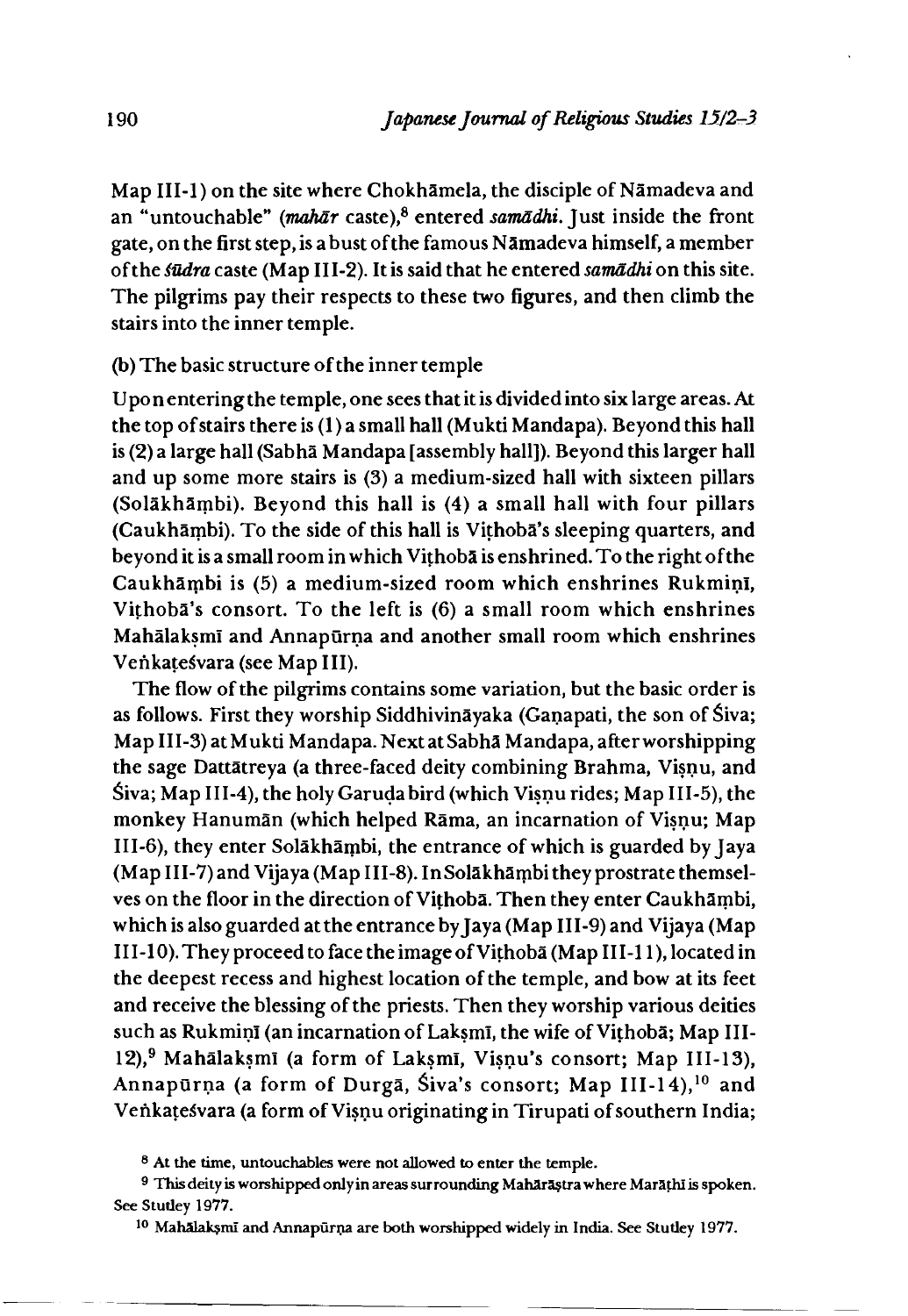![](_page_8_Figure_1.jpeg)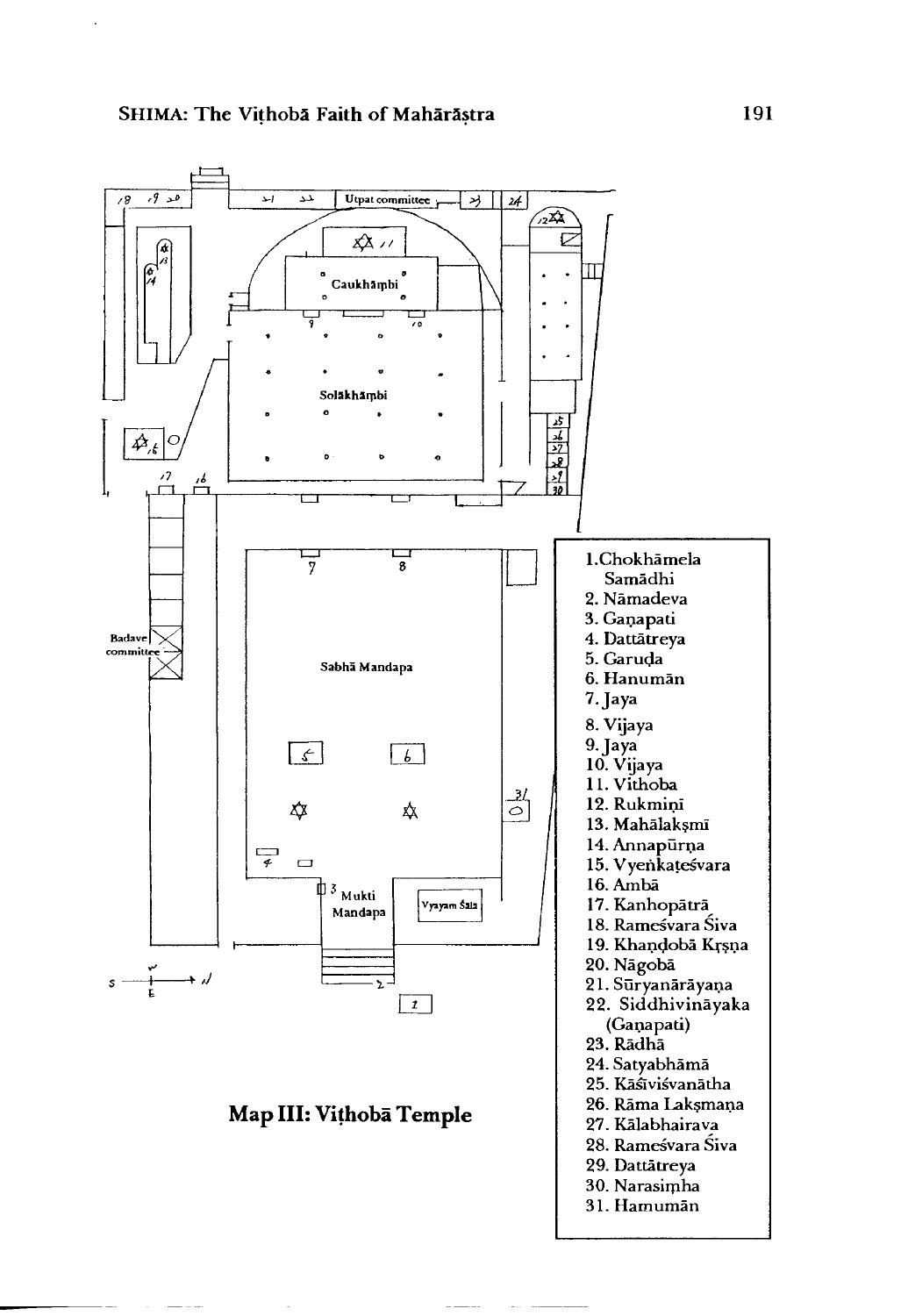Map 111-15; see Joshi 1982). Finally the following minor deities are worshipped as deemed appropriate.

(c) The twofold structure of the inner temple

Ambā, the tutelary deity of this area (Map III-16), and Kanhopātrā, the disciple of Namadeva, who is said to have entered *samadhi* at this spot (Map 111-17), are enshrined on the left side of Vithoba. In the back of Vithoba, from the left side, are Sivalinga Rāmesvara Siva (said to have been erected by Rama; Map 111-18),Khandoba Krsna (worshipped by Dhangers in the Deccan region, with its main temple in Jesuri; Map 111-19), a snake god called Nāgobā (Map III-20), the sun god Sūryanārāyaṇa (Map III-21) and Siddhivināyaka (Gaṇapati; Map III-22), Rādhā (the lover of Kṛṣṇa; Map 111-23) and Satyabhama (one of Krsna\*s wives; Map 111-24). On the right side are a golden image of a cobra called Kāsīvisvanātha (Map III-25), Rama (the hero of the *Ramayana* and an incarnation of Visnu) and his younger brother Laksmana (Map III-26), Kālabhairava (fierce incarnations of Siva; Map 111-27) and ^ivalinga Rome vara Siva (Map 111-28), the sage Dattātreya (an incarnation of Krsna; Map III-29), and Narasimha (a lion-man and incarnation of Visnu; Map III-30). Closer to the entrance is a statue of Hamumān (Map III-30), said to have been erected by Rāmadāsa (1608-1681), who spread the worship of Rama in Maharastra.

# (d) The back part of the temple

Upon leaving the temple and taking the road toward the town, finally there is a small shrine of Gopalakrsna (= Krsna;Map 11-6) playing a flute. This marks the end of the road of pilgrimage to the Vithoba temple which starts from the Bhlma River.

# *The Meaning of the Structure of the Vithoba Temple.*

This pilgrimage course, which starts at the Bhlma River, is centered around the Vithoba Temple, and ends at the small shrine of Gopalakrsna, has a fixed order which contains certain meanings. I would like to refer to Eliade's perspective of "the mutual relationship between the sacred and the profane" (Eliade 1957) to examine the meaningbehind this pilgrimage course.

> From the Bhlma River to the front of the temple: —The realm of the holy ones —

The pilgrims first wash off the impurities of the profane realm by perform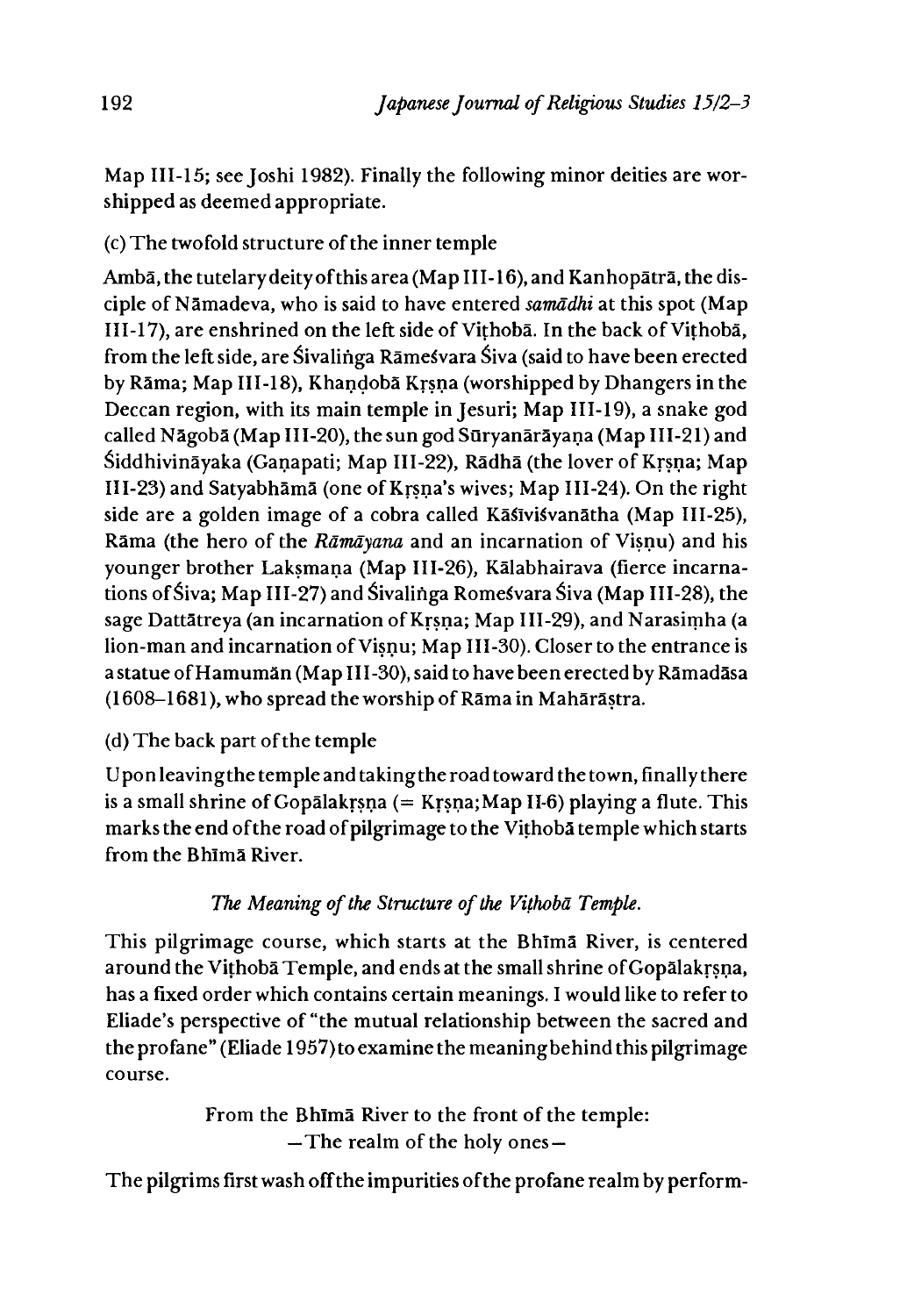ing ablutions in the Bhlma River, and then gradually approach the holy center of the Vithoba temple by passing through a fixed route on the Pradaksina road. This process can be interpreted in terms of what Eliade speaks of in the religious context as proceeding from the "periphery" of the world to the "center" of the world, or from the profane to the sacred. The course from the Bhima River to the Vithoba temple is, in the sense of progressing from the profane to the sacred, at a lower level of sacredness than the realm of the inner temple itself. The riverside of the Bhlma river contains many sites where holy people, such as Pundalika, are said to have entered *samadhi.* As the entrance and stairs leading up to the temple contain shrines marking where Chokhamela and Namadeva entered *samadhi,* the course from the Bhima River to the front of the temple are, with the exception of the Mallikarjuna temple,<sup>11</sup> the "realm of the holy ones" where the various sages entered *samadhi.* The Vithoba temple is even more sacred than the realm of the holy ones, for it is the "realm of the gods."

> The central structure: the realm of the gods I —The ranking of sacredness —

U pon entering the temple, one enters the realm of Hindu mythology. This world is basically a collection of Visnu-related deities centered around Vithoba. For example, in Sabha Mandapa there are enshrined various sacred animals related to Visnu such as the sacred Garuda bird, which Visnu rides, and the monkey Hanuman, which helped Rama, an incarnation of Visnu. In the center and at the highest place in the temple is an image of Vithoba, but to the right is Rukmini, the wife of Vithoba and an incarnation of Laksmi, and to the left are Mahalaksmi (a form of Visnu's consort) and Venkate^vara (a form ofVisnu).

From the perspective of the placement of these deities with regard to the flow of the pilgrimage, it can be said that they are placed in order from those of lower to higher sacredness, ending in front of Vithoba, the most sacred of all. After paying homage at places of lower sacredness, one leaves the realm of the sacred (the realm of the gods = the inner temple) and returns to the profane world. Thus a structure with levels of sacredness, with Vithobā at the top, can be discerned. U pon entering the inner temple after passing through "realm of the gods," one first worships in front of the bust of Siddhivinayaka (Ganapati), the son of Siva, in Mukti Mandapa. Next one worships Dattatreya, the Garuda bird and the monkey Hanuman. At this

 $11$  The Mallikarjuna temple, a Siva temple, is included in this course because it existed before the Vithoba temple. It is said to be the oldest temple in Pandarpur.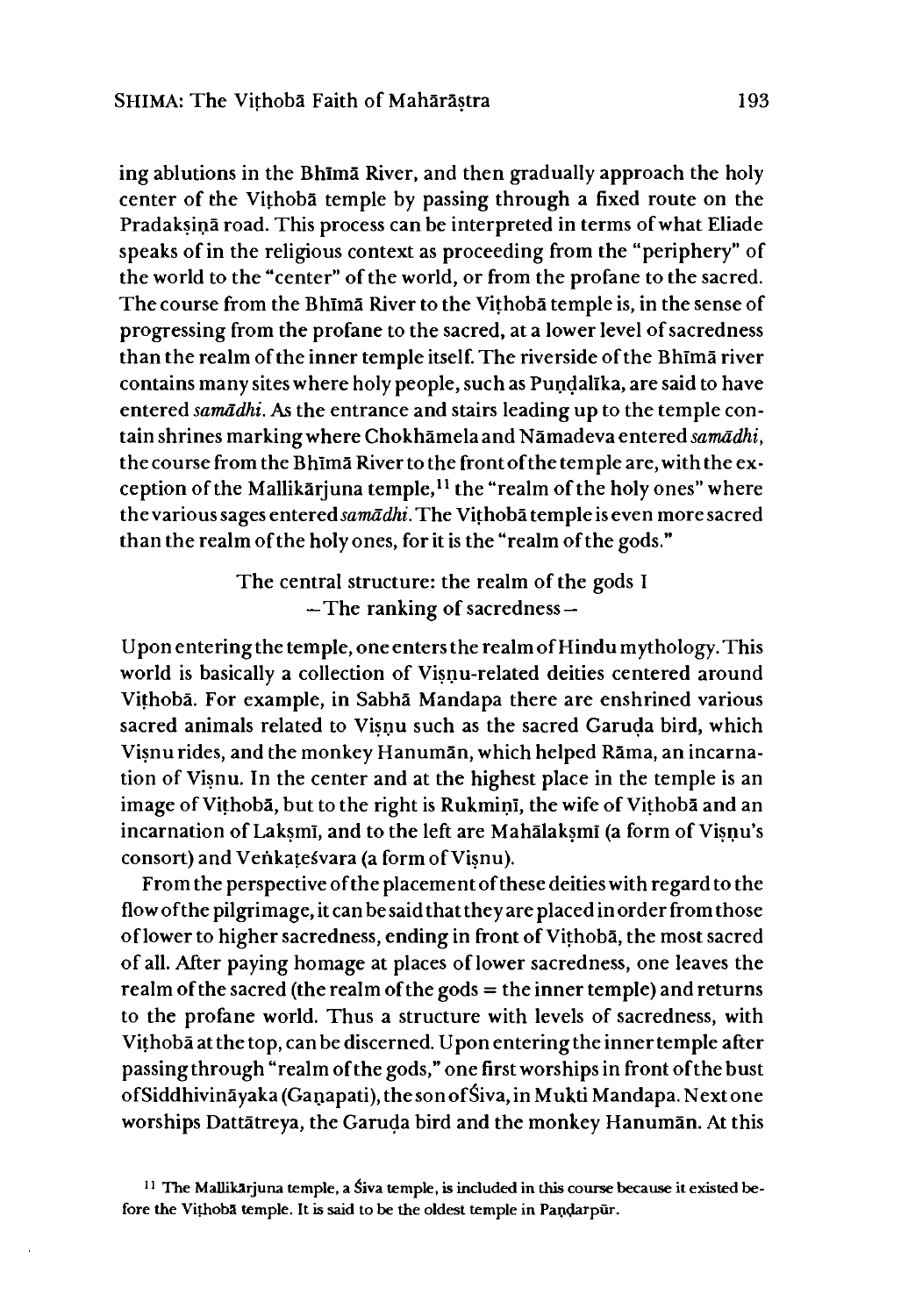point, though there are already some traces of the "realm of the gods," one is approaching the gods by coming in contact with the "realm of sacred animals."12 After passing through this realm and progressing into the inner temple, one enters the most sacred "realm of the gods" populated by Vithobā, his wife Rukminī, Mahālakṣmī, Annapurna, and Venkaṭeśvara. In this realm of the gods the pilgrims first worship Vithoba, and then the deities of lower sacredness such as Rukmini and Mahalaksmi. The outer parts of the inner temple is the realm of minor deities.

> Secondary structure: The realm of the gods II —The multi-layered and complex nature of Hinduism —

It is clear that the Vithoba temple is structured with layers of sacredness surrounding Vithoba, and that this realm of the gods consists of Visnu-related deities with Vithoba at the center. However, this analysis still leaves two aspects unexplained. The first is the presence of Mahalaksmi and Venkatesvara in addition to Vithoba and Rukmini, and the second is the presence of many and various deities besides those related to Visnu, such as the Śaiva deities Siddhivināyaka and Annapūrna. These cannot be explained merely within the context of the Visnu mythology, and this problem becomes even more important when considering the "minor" deities placed in the periphery of the inner temple.

This "realm of the minor deities" is basically structured in the following way,centered on the Visnu myth. Although Radha and Satyabhama are related to Krsna, and Rama, Laksmana, and Hanuman are related to Rama, they are all (including Narasimha) related in some way to Visnu. Krsna and Rama are incarnations ofVisnu. Also, Kanhopatra, the female disciple of Nāmadeva, was a follower of Vithobā, and though she was not a deity, she can be considered as related to Visnu. Next, Ramesvara Siva and Khandobā Krsna are related to Śiva (see Sontheimer 1976, p. 86, pp. 91ff.), and Sūryanārāyaṇa is a sun god. They are not originally related to Visnu, but these deities have come to be associated in some way with Visnu. For example, the Śivalinga Rāmesvara Śiva erected by Rāma was related to Rama (see Joshi 1982), or Khandoba was related to Krsna through Khandoba Krsna, or Surya was related to Narayana (another name for Visnu) in the form of Sūryanārāyaṇa. Other aspects which cannot be explained in terms of relation to the Visnu mythology can be explained in geographical or historical terms. Amba is the tutelary deity for this area (see Prabhudesai 1967, Joshi 1982). Siddhivināyaka (Ganapati) is enshrined

<sup>12</sup> Actually these "sacred animals" are also gods.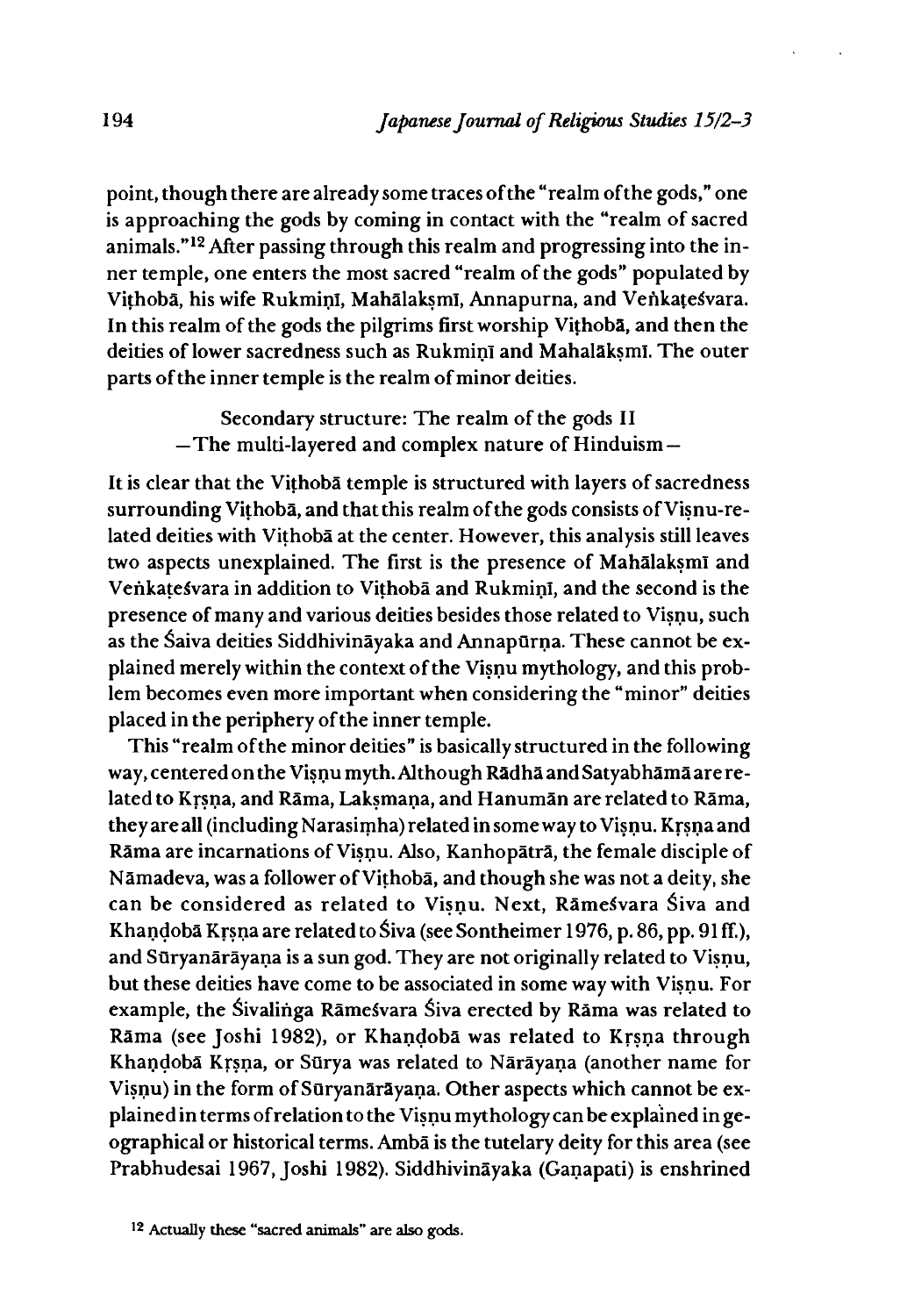because of the popularity of the Ganapati faith in Maharastra, as seen in theAstavinayaka faith and the annual celebration of the Ganapati festival (Tulpule 1979, pp. 315ff., 338ff.). The three-faced Dattātreya which incorporates Brahma, Visnu, and Siva, and the holy person Dattatreya believed to have been an incarnation of Krsna, is related to the Mahanubhava sect (worshiping Dattātreya) which was once as powerful as the Vālkarī sect (see Tulpule 1979, p. 418ff.). The fierce visage of Siva as Kālabhairava, the golden cobra Kaslvisvanatha, and the snake god Nagoba are enshrined probably because of the influence of the Bhairava sect in this area (see Sontheimer 1976, p. 95). Annapūrņa remains as the one deity whose inclusion among the deities in the temple remains unclear.

This "realm of the minor deities" is centered on the Visnu myth, but has also incorporated various deities not originally related to Visnu, and even lined up various deities which could not be so incorporated, leaving a multi-layered and complex structure. These deities with their various differing significance all became objects of worship by the pilgrims, and this is not felt at all strange by the priests and the pilgrims themselves. To the contrary, this tolerance for a multi-layered and complex structure is due to the basic characteristic of Hinduism based on its development of always incorporating new and different elements. This character is reflected in the central structure of the inner temple, in that deities such as Mahalaksmī, Venkatesvara, Siddhivināyaka, and Annapūrņa are enshrined along with Vithoba and Rukmini.

In this way the "realm of the gods" in the inner temple of Vithoba is based on a certain "mythological structure" centered on Vithoba, which is further based on the mythology of Visnu. As a framework for understanding the multi-layered and complex structure which incorporates a variety of deities, we can refer to the "great tradition and little tradition" theory of Redfield and Singer (see Redfield 1955; Singer 1972), and to the concept of Sanskritization, in a broad sense, as expounded by Srinivasa (see Marionette 1955, pp. 1-52; Srinivas 1952).<sup>13</sup> The phenomena described in this article have, on the one hand, developed from a process in which belief in the originally local and indigenous deity of Vithoba (little tradition) grew into and was assimilated by the pan-Indian Visnu faith (great tradition). It spread despite its restriction to areas of the Marathi language. On the other hand, Vithoba faith which had risen to the rank of a great tradition in the Mahārāstra area, also incorporated other "little traditions" of

<sup>13</sup> Sanskritization, in a broad sense, refers to the idea of the pan-Indian dissemination of the "orthodox tradition" and the "indigenous unorthodox tradition," and the process by which the latter progresses toward the former.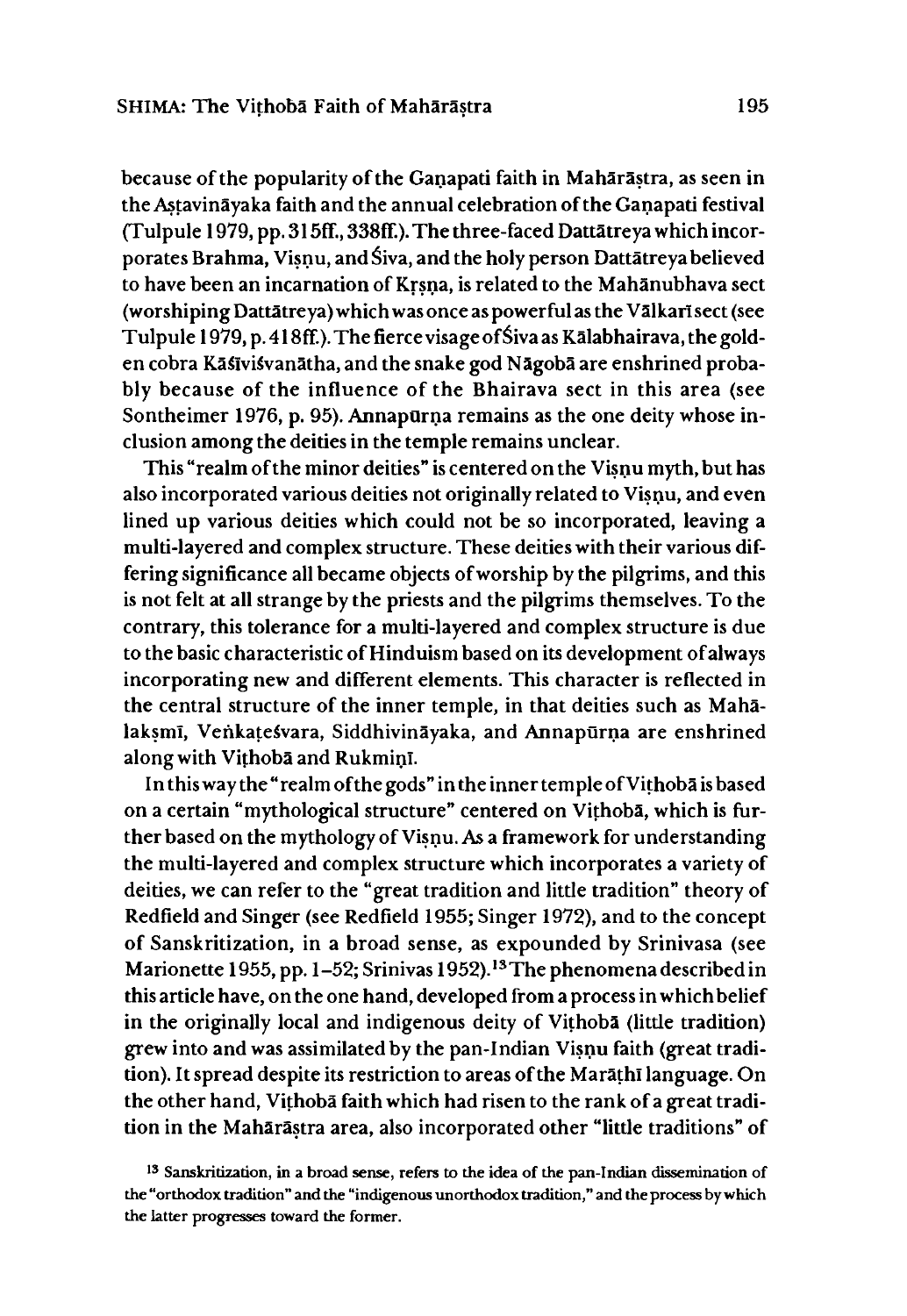Maharastra such as faith in Amba and Khandoba, and faiths other than Visnu faith which were popular in Maharastra such as Dattatreya and Siddhivinayaka (Ganapati). This multi-layered structure, i.e. Vithoba faith as a little tradition with regard to Visnu faith, and as a great tradition with regard to belief in Amba and Khandoba, would perhaps be better described if one used the terms "greater tradition" and "lesser tradition." The Vithoba faith was assimilated into a "greater tradition" while also absorbing aspects of "lesser traditions." Thus the Vithoba faith continues to be supported and remade through this multi-layered and complex "mythological structure."

#### REFERENCES

**DELEURY, G. A. S.J.**

1960 *The Cult of Vithoba.* Poona: Deccan College.

**DERE R. C.**

1984 *Śrīviṭṭhala Eka Mahāsamanvaya.* Poona: Srīvidyā Prakāśan.

ELIADE, M.

1957 *Das Heilige und das Profane.* Hamburg: Rowohlt Taschenbuch Verlag G.m.b.H.

#### **GONDA, J.**

1969 *Aspects of Early Vaisnavism.* (2nd edition). Delhi: Motilal Banarsidass.

#### **JOSHI, P. M.**

1982 *Bharatiya Samskrthoia.* Poona: Bharatiya Samskrtko^a Mandala.

# KARMARKAR, R. D., ed.

1959 *^nbhasya of Ramanuja, Part I.* Poona: University of Poona.

# **MARIONETTE, M., ed.**

1955 *Village India.* Chicago and London: The University of Chicago Press.

#### **PRABHUDESAI, P. K.**

1967 *Devikośa.* Poona: Tilak Mahārāstra Vidyāpīth.

# RANADE, R. D.

1982 *Mysticism in Maharashtra,* (reprint) Delhi: Motilal Banarsidass.

#### REDFIELD, Robert

1960 *The Little Community and Peasant Society and Culture.* Chicago: The University of Chicago Press.